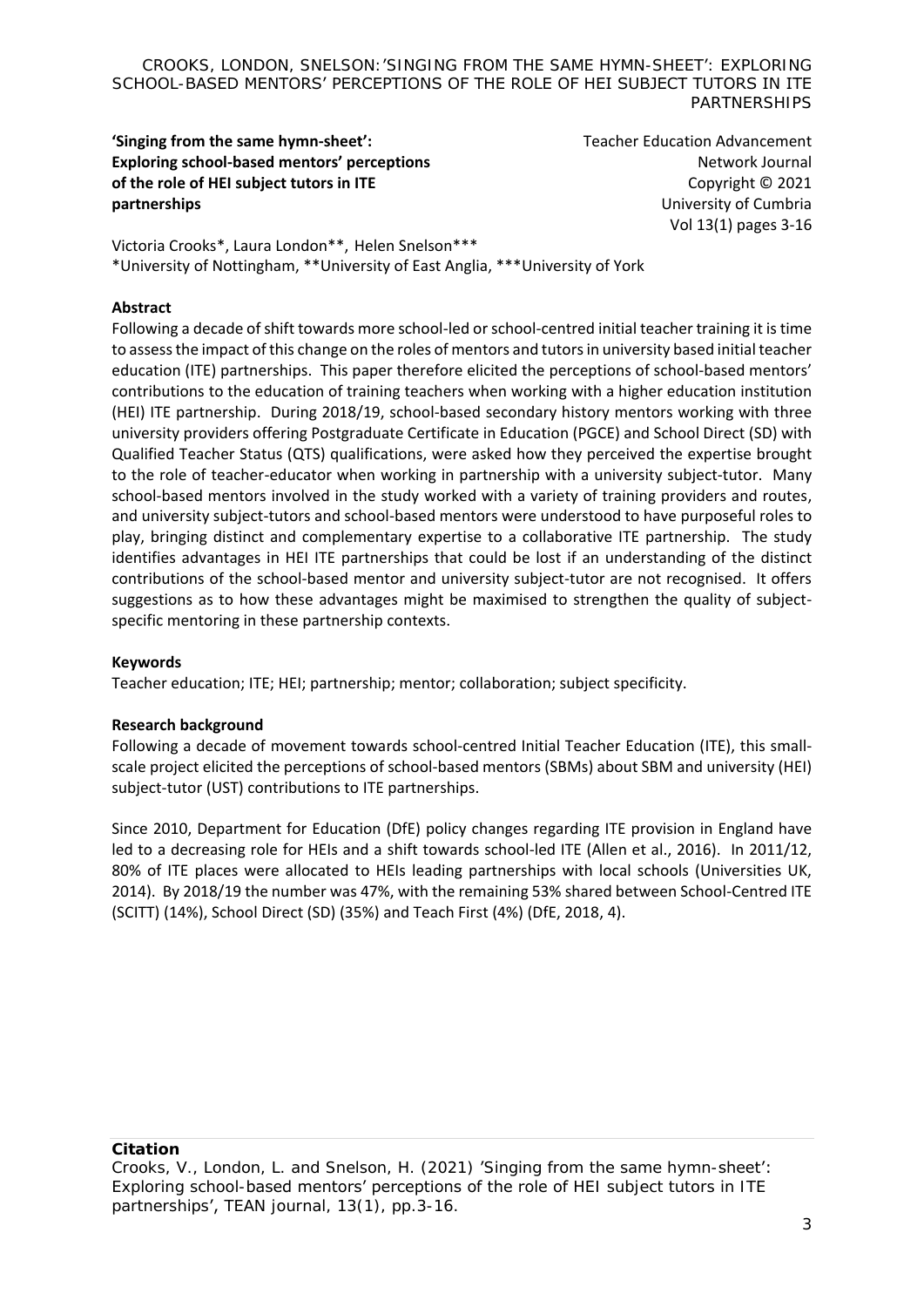

**Figure 1.** The development of ITE routes since 1992.

This changing landscape [Figure 1.] has repositioned HEI provision; as Whiting (2019, 48) states 'any description of ITE as being *either* 'HEI-led' *or* 'school-led' grossly simplifies a complex reality'. HEIs support a range of relationships with SD providers, providing academic qualifications to SCITTs and partnering with Teach First; recent DfE figures have shown HEIs are still significantly involved in the training of 75% of teachers (2021, 54). Yet these changes have been criticised for jeopardising some of the best HEI practice developed since the 1990s (Whitty, 2014). Some HEI providers closed courses and others underwent a period of such uncertainty that course development was hindered. More recently there has been a significant refocus of school inspection upon the importance of curriculum and knowledge (DfE, 2019b, Ofsted, 2021) and concern has also been expressed at the way pedagogical content knowledge development has been limited by placing it in a specific school setting rather than within HEIs (Brown et al, 2016). The DfE (2019) has also recognised the role of HEIs (the largest, most experienced providers) in meeting the challenges set out in their recruitment and retention strategy. COVID-19 induced suspension of school-based practice for trainees has challenged training providers' capacity to support trainee teachers during this period; la Velle et al. (2020, 12) found that 'English HEI providers of ITE responded positively and creatively to protect and encourage their trainees' to achieve QTS in an environment of continued training and support.' However, the developments of the ITT Market Review (DfE, 2021) have reintroduced uncertainty around the role of HEIs in ITE, as attempts to restructure the sector through a new accreditation process have been interpreted as a further attempt to control, and potentially marginalise, HEI involvement in teacher training (UCET, 2021).

Since 2010, the three institutions involved in the study have maintained ITE provision in the form of a master's level PGCE and forged partnerships with SD providers. Both PGCE and SD trainees are supported by a SBM, who supports them in developing their practice in the school placement context, and a UST providing specific curriculum sessions in university, one-to-one professional development support (including lesson observation) and guiding master's level work. The UST also leads a subject partnership of SBMs, supporting the latter's ITE role and providing subject-specific continuing professional development (CPD). Around two-thirds of these SBMs are employed in schools which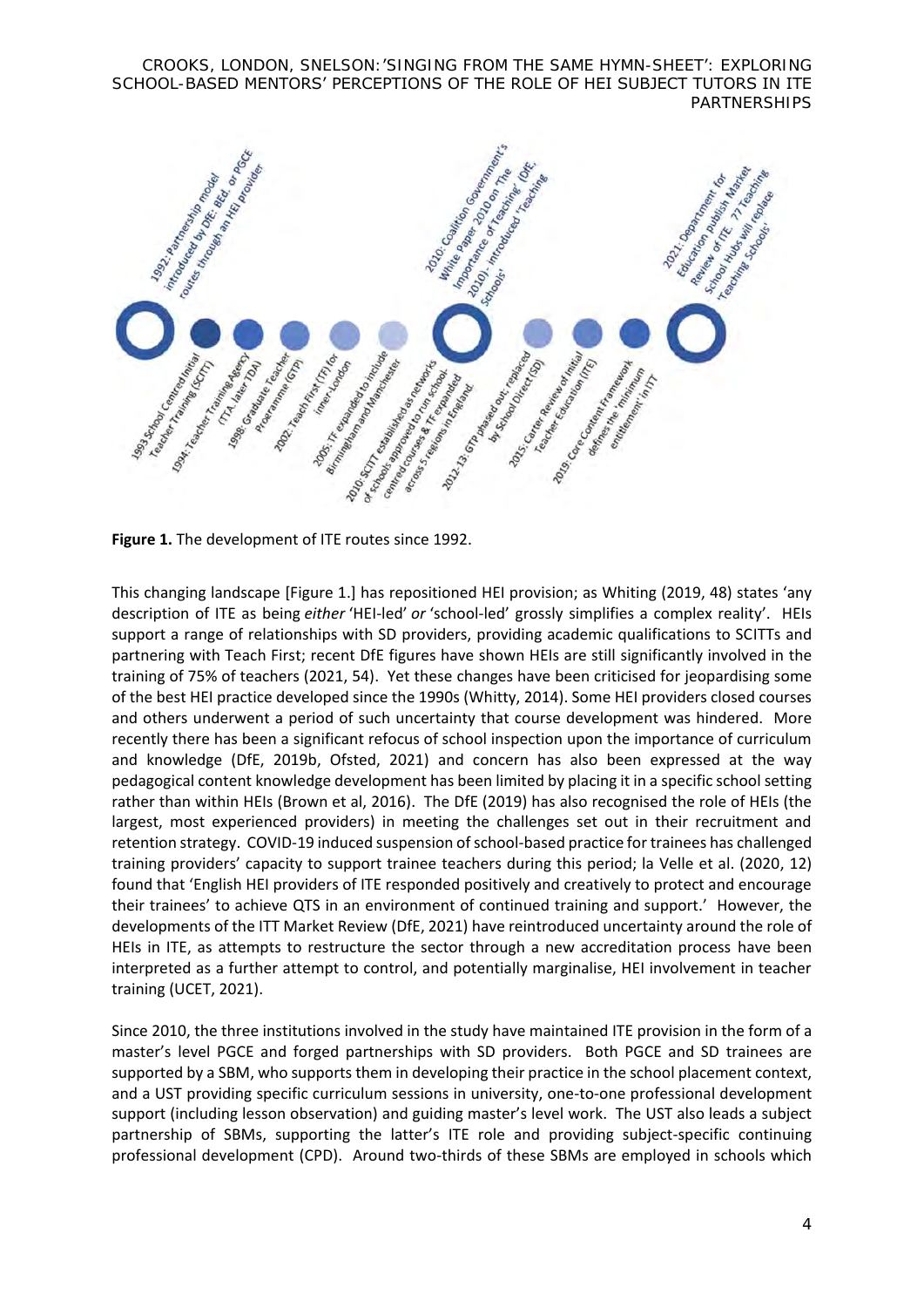regularly work with different models of ITE provision alongside their involvement with the HEI partnership.

It is against this turbulent background that history SBMs, involved in ITE partnership with the three HEI providers, were asked about their perceptions of the contributions made by SBMs and USTs to ITE. The study identifies opportunities for development to strengthen the quality of mentoring in these partnerships.

### **Context**

# *Models of HEI-school ITE partnership*

The nature of HEI-school partnerships was extensively researched in the years 1992-2010 (Furlong et al., 2000; Pendry et al.,1998; Smith et al., 2006). In the early 1980s HEIs acted with relative autonomy. Routes into teaching were typically the one-year PGCE or four-year Bachelor of Education (B.Ed.) degree, with course content defined by the HEI. Since the 1980s central government has increasingly tightened control of ITE in England (Furlong,1992), with the Teacher Training Agency established in 1994 to create common standards and procedures across training providers. Hagger and Mcintyre (2006) noted, in their survey of ITE in England, that by the 1980s inspection and research evidence was finding against HEI-centred ITE models. An HMI report found that "nearly one in four [beginning teachers] are in some respects poorly equipped with the skills needed for teaching" (DES,1982:1). As Robinson (2004) described, by the end of the decade a model of ITE with most time devoted to school placements was being extensively theorised. Theoretical knowledge, it was argued, could not be easily interpreted by new teachers into effective classroom practice, unless they were specifically supported to do so by staff in school placements working in partnership with an HEI.

By the beginning of the 1990s, commentators agreed that closer partnerships were needed between schools and universities (Furlong, 1992). Research demonstrated the importance of schools and classroom teachers providing 'direct experience' and university tutors' providing underpinning 'indirect experience' of teaching principles and relevant theory (Furlong, 2000:14). Partnerships between HEIs and schools already existed in some parts of the country (Whitehead et al., 2000), when in 1992 the DfE required ITE in England to be primarily school-based learning in partnership with HEIs. Hagger and McIntyre argue that this whole country shift was not well-resourced and was predicated on the view that learning to classroom teach was a 'fairly straight forward business' (2006:12). Nevertheless, schools assumed greater ownership over ITE provision, and SBMs' judgement of trainees was given increased weight. In addition, the school-based role of professional tutor was expanded, as advocated by McIntyre et. al. (1994). Despite the lack of resourcing, the shift in the training model was widely regarded as well-implemented by HEIs with positive impact. By the mid-1990s, high degrees of satisfaction were being reported by trainees, newly qualified teachers, SBMs and head-teachers(Furlong et al, 2000). Ofsted concurred with this, finding 'the majority of secondary ITT courses inspected had maintained or improved their previous good quality.' (2002: 61).

The Modes of Teacher Education (MOTE) projects of the early 1990s provided an evidence-base upon which to develop ITE that achieved these high levels of satisfaction. They identified different types of partnership, with Furlong et al. going on to describe these as the 'collaborative' and the 'complementary' ideal-typical models of partnership at each end of a continuum (Furlong et al., 2000:77).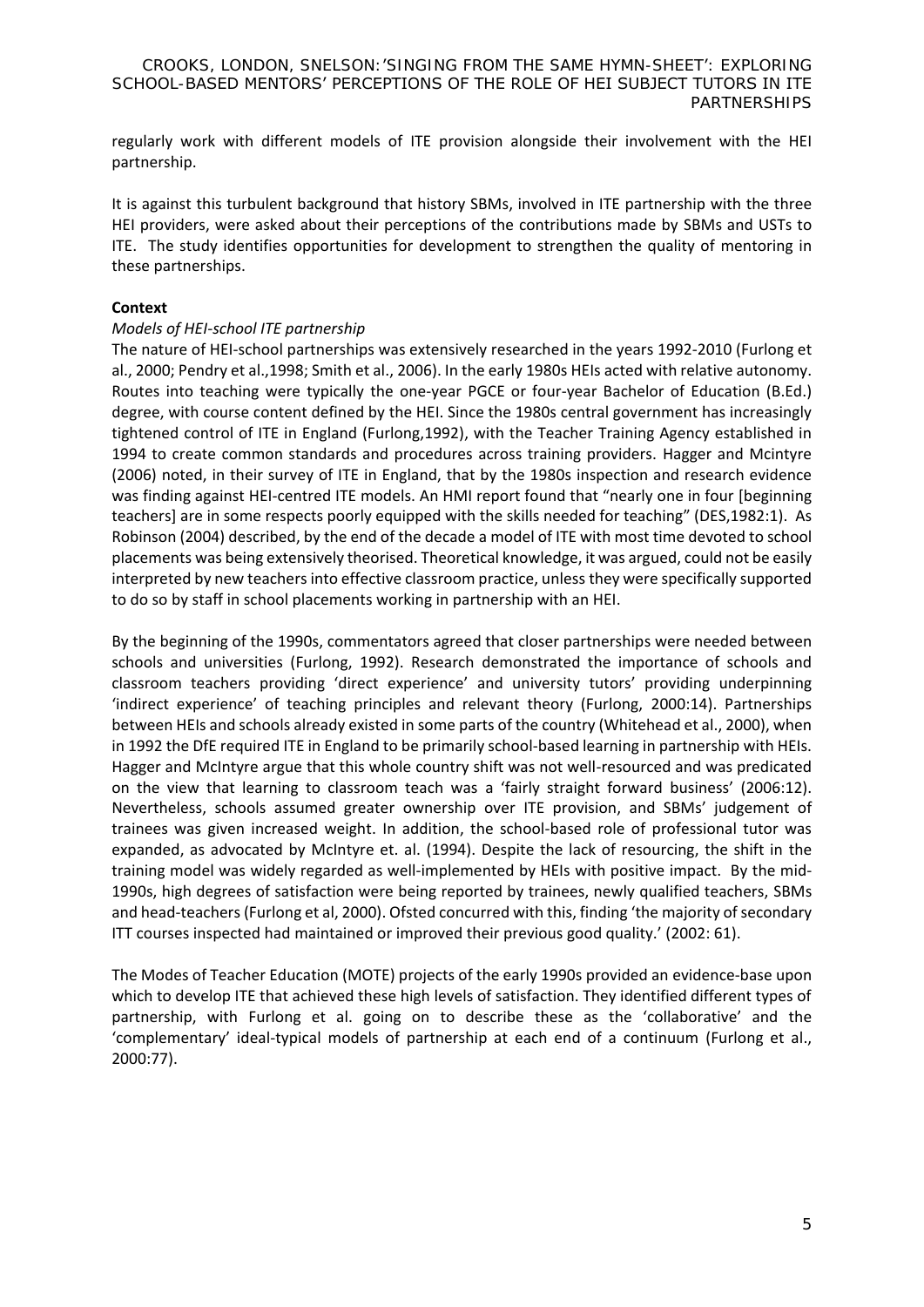

**Figure 2.** Summarised MOTE models of partnership described in Furlong et al. (2000, 77- 79).

The MOTE project did not suggest that all aspects of a course's provision would neatly fit within one model, but the models nevertheless continue to provide a useful framework for analysing practice.

# **The impact of policy and wider development upon partnership models**

In the early 2000s, Furlong et al. (2000) and Smith et al. (2006) identified a tendency for HEIs to develop HEI-led models, rather than collaborative partnerships, to ensure a continuing role for themselves within ITE. Smith et al. (2006:161) argued that moving beyond an HEI-led to a collaborative model would 'require very major shifts in the attitudes of school staff, and in the level of resource commitment.' In the years post 2006, the potential for the development of collaborative partnerships became even less favourable, as the policy context in England increasingly sought to shift the balance of training routes towards school-centred provision (DfE, 2010).

However, it is possible that, in addition to a shift in policy emphasis, other developments have also blurred the distinction between the forms of professional knowledge of USTs and SBMs. In her study of the Oxford Internship programme, Burn (2006) found that SBMs and USTs, while drawing knowledge from contrasting sources, took a common approach in terms of purpose and pedagogical strategies used to support trainees. Indeed, initiatives such as the development of Research Schools, aimed at embedding evidence-based practice in schools and enabling schools and teachers to innovate and evaluate the impact of innovation<sup>1</sup>, and the increase in Master's degree participation amongst serving teachers, have both contributed to developing the research informed practice of teachers in schools. Additionally, subject organisations, such as the Historical Association, support lively subject communities in which full-time teachers and academics work together to advance subject substantive and pedagogical knowledge for teaching<sup>2</sup>. More recently, these subject communities have been supported by influential ideas, significantly that of 'powerful knowledge' asserted as 'knowledge that draws on the work of communities of specialists' (Young, 2014:9). Expert SBMs have knowledge that should not be narrowly defined as school-based practice knowledge and are able to articulate 'professional knowledge in the practice context in ways that facilitate student teacher learning about their practice, the rationale underlying it and how to improve it.' (Timperley, 2010:122). Also, many HEIs employ experienced classroom teachers, rather than research academics, as USTs. The three institutions in which the authors are employed have sustained and successful experience of classroom teaching as an essential requirement of the person specification for the UST

<sup>1</sup> https://researchschool.org.uk/about/our-aims/

<sup>2</sup> https://www.history.org.uk/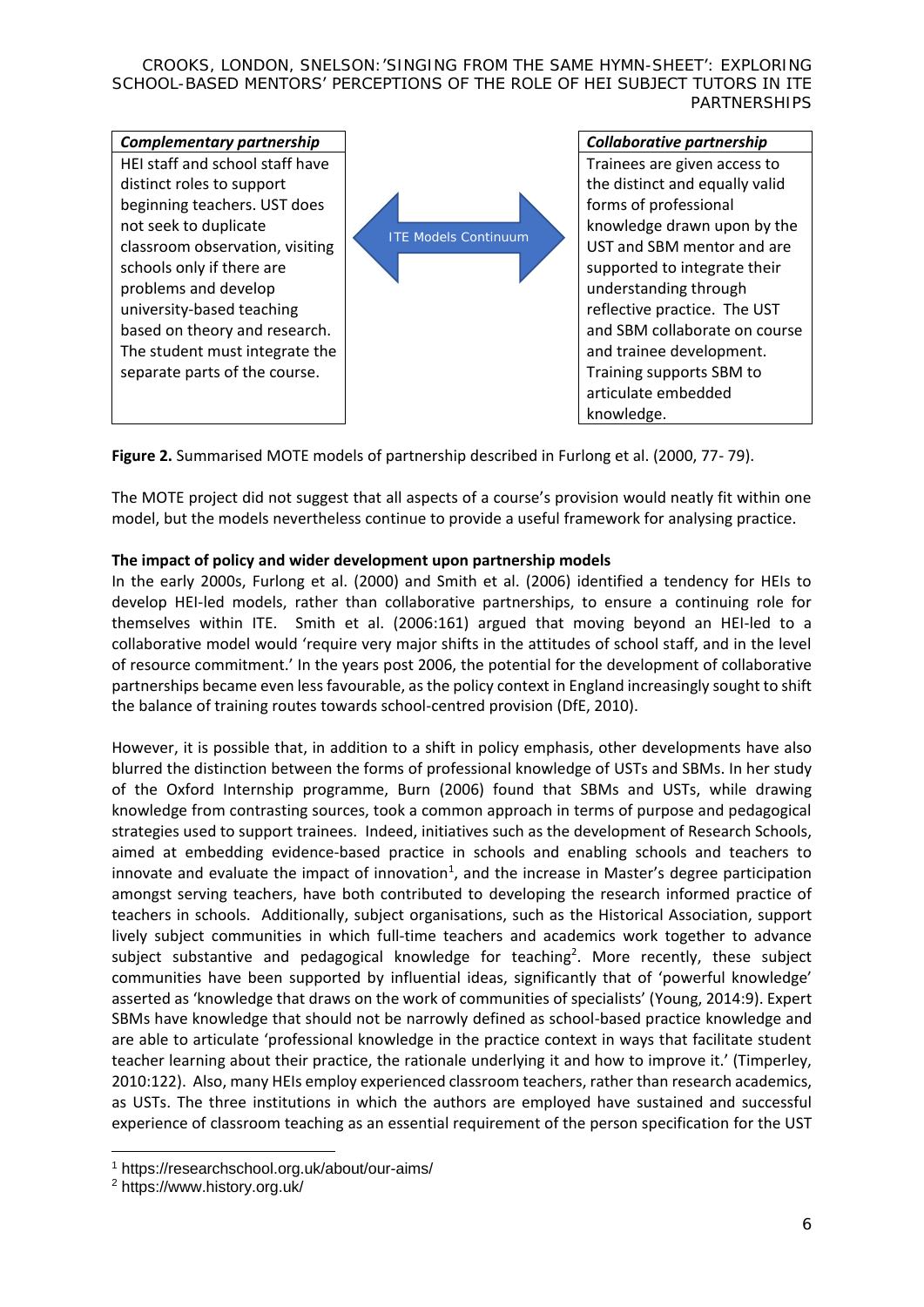role. While postholders are also expected to be research-informed and to have experience beyond teaching in a specific setting, this means that there is considerable overlap in the working experience of USTs and SBMs. Consequently, partnership working in this context might be best expressed as reflective of a community of professional peers.

# **Research questions**

During the 2010s the authors' HEI institutions experienced uncertainty over allocation of ITE training places, fluctuations in applications and poor retention of staff in some partnership schools; issues that have made partnership development more difficult. It was not certain that there would be a continuing role for HEIs in ITE. HEIs were allocated a declining proportion of training places and Nick Gibb (former Minister of State, DfE) and Michael Gove (then Secretary of State for Education) were severely critical of what they saw as over-theoretical HEI-led training (Gibb, 2014, Gove, 2012) with both arguing for school-based training. It is therefore timely to examine SBM perceptions of partnership-working for future planning purposes.

The following research questions were explored:

- What do SBMs perceive to be similar about the expertise brought by SBM and UST to the role of teacher educator?
- What do SBMs perceive to be unique about the expertise the SBM and UST bring to the role of teacher educator?
- How do SBMs understand the priorities for teacher education within the partnership?
- How do SBMs perceive the nature of their own professional knowledge and that of the UST?

# **Methodology and methods**

#### *Sample Frame*

In 2018-19, 61 SBMs were working in partnership with the Universities of East Anglia, Nottingham and York Secondary History PGCE and PGCE School Direct (SD) programmes. All history SBMs attending mentor development training at their partnership HEI during the second teaching practice placement (n=41) were surveyed. Of those mentors in attendance 32 unique participants completed a questionnaire, that is 78% of the 41 attendees at the meeting. (Denscombe, 2014). The volunteer sample in each HEI included SBMs with a range of experience working within the partnership (Figure 3.). It also included SBMs who were experienced in supporting beginning teachers via other ITE routes.

| <b>Experience of SBM in</b><br>working with the HEI ITE<br>partnership | <b>UEA</b> | <b>UoN</b> | UoY |
|------------------------------------------------------------------------|------------|------------|-----|
| <3 years                                                               |            |            |     |
| >3 years <10years                                                      |            |            |     |
| >10 years                                                              |            |            |     |
| Total                                                                  | 6          | 12         | 14  |

**Figure 3**. Experience of SBMs working with the HEI ITE partnership.

# **Questionnaire**

The questionnaire was trialled with a small sample of SBMs, resulting in some minor restructuring of the questionnaire grid for clarity, before implementation with the study participants during the second main teaching practice placement. The exact timing varied due to the different rhythms of the SBM development meetings across the three HEIs.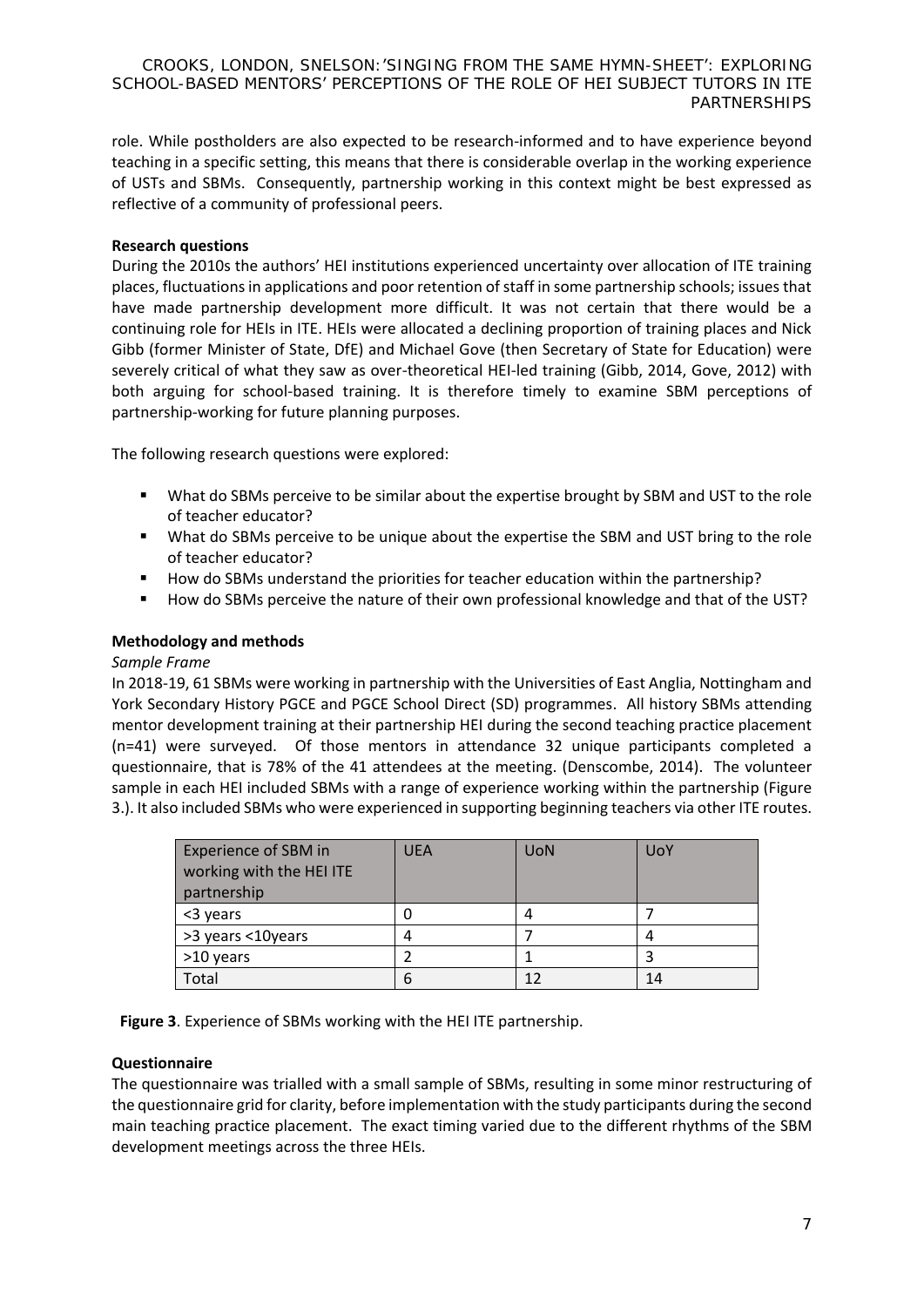# **Ethics**

Ethical approval for this cross-centre research was granted separately by all three HEI institutions involved in the study. The research was designed and carried out following the ethics policies of all three Universities and the ethical guidelines published by the British Educational Research Association (BERA, 2011). Participants were included only once informed consent had been gained, with anonymity being guaranteed as far as possible as responses are linked to their partnership institution.

### **Data Collection**

SBMs were asked to complete an anonymous tabular/diagrammatic questionnaire (Figure 4.) to capture their perceptions of the complementary and unique roles and priorities of USTs and SBMs. The open-ended structure of the questionnaire allowed participants to express their perceptions in their own words (Bell, 2010). SBMs could give as many responses as they wished. SBM responses were analysed using a qualitative content analysis methodology (Gläser-Zikuda et. al., 2020), whereby inferences were made by 'identifying specified characteristics of messages' (Holsti, 1969:14) and responses were independently coded to confirm categorisation for the 'types' of responses given to the open-ended questions. The data from each participant across the three HEIs and each comment from those participants were coded to contribute to the categorised data sets, allowing for the proportional dominance of each category of participant perceptions to be reflected.

# **SBM Questionnaire**

Please consider how you see your role as the SBM and the role of the UST combining in partnership to develop and train beginning history teachers. Record your thoughts in the grid below.

|                                                                             | What tutor brings as the HEI<br><b>Teacher Educator</b> | What mentor brings as the<br><b>School-Based Teacher Educator</b> |
|-----------------------------------------------------------------------------|---------------------------------------------------------|-------------------------------------------------------------------|
| <b>Similar expertise</b><br>in the role of<br><b>Teacher Educator</b>       |                                                         |                                                                   |
| <b>Unique expertise</b><br>in the role of<br><b>Teacher Educator</b>        |                                                         |                                                                   |
| <b>Perceptions of</b><br>priorities for<br>emphasis in the<br>training year |                                                         |                                                                   |

**Figure 4.** Questionnaire used with SBMs to explore their perceptions of PGCE partnership working.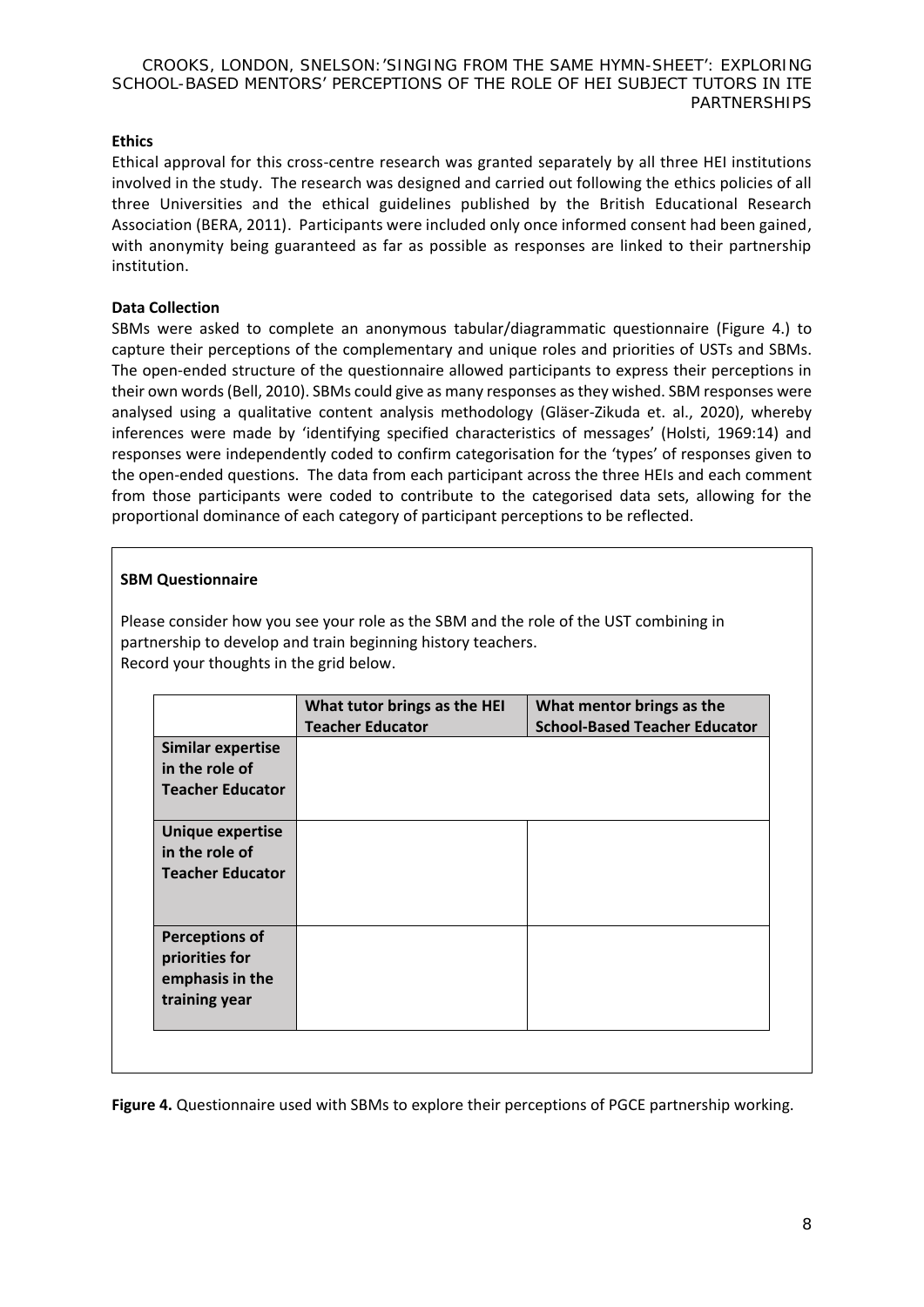# **Limitations**

This is a small-scale study with a voluntary sample (n=32) drawn from attendees at secondary history SBM development training to which the full cohort (n=61) had been invited. Therefore, care must be taken when generalising from its conclusions due to the small sample size based in one phase and subject area.

The non-random nature of this sampling technique may mean that participants did not represent the full range of experience in the mentor community. One clear limitation was that the full cohort of SBMs was unable to attend due to their school commitments. However, as the sample included SBMs with a range of mentoring experience, service length and experiences working through more than one ITE route across the three HEI providers, it was deemed an appropriate method for sampling in this small study seeking to make inferences in common perceptions held by SBMs involved in the training of beginning teachers (Etikan et al., 2016).

# **Findings**

SBM responses showed a high level of commonality, with similar themes emerging across all three HEI partnerships. The responses (often more than one per mentor) emphasised the complementary roles of SBM and UST as a collaborative partnership.

# *What do SBMs perceive to be similar about the expertise brought by SBM and UST to the role of teacher educator?*

Four key themes emerged in SBM responses to this question which revealed a strong sense of common background, purpose and collaborative partnership to achieve the best outcomes for beginning teachers.

- Qualifications and qualities of SBMs and USTs: 37 responses described both SBMs and USTs as very knowledgeable about history and history teaching, with a depth of knowledge of concepts and strong experience, stating that both bring a "high level of subject expertise" (Y12) and "experience of teaching and a focus on the subject specialism' (UEA2).
- Collaboration between USTs and SBMs to structure the PGCE training: 27 responses focused on structuring of support for the beginning teacher across the training year and into their first posts. For example, supporting, challenging and stretching beginning teachers to enable them to develop professionalism. One SBM commented that within their partnership there is a "collaborative approach between university and school to provide different perspectives on the same issues to help develop solutions for trainees." (Y9) Another SBM explored this same idea with a specific example, commenting that the "tutor and mentor can bounce off each other during feedback to give a unique perspective … they allow each other to stretch the student teacher. However, this can be different perspectives, one day to day, one academic/pedagogy." (N8)
- Understanding how to 'create' new history teachers: 12 responses focused on SBMs and USTs' shared "desire to shape the future generation of teachers" (N11) and exemplified how this was embodied in their approach, for example by modelling passion for the subject and the teaching of it, focusing on the significance of history teaching and encouraging career long professional learning.
- Working together to help beginning teachers to learn how to teach: 11 responses described USTs and SBMs as guiding beginning teachers in "using school behaviour policy and routines"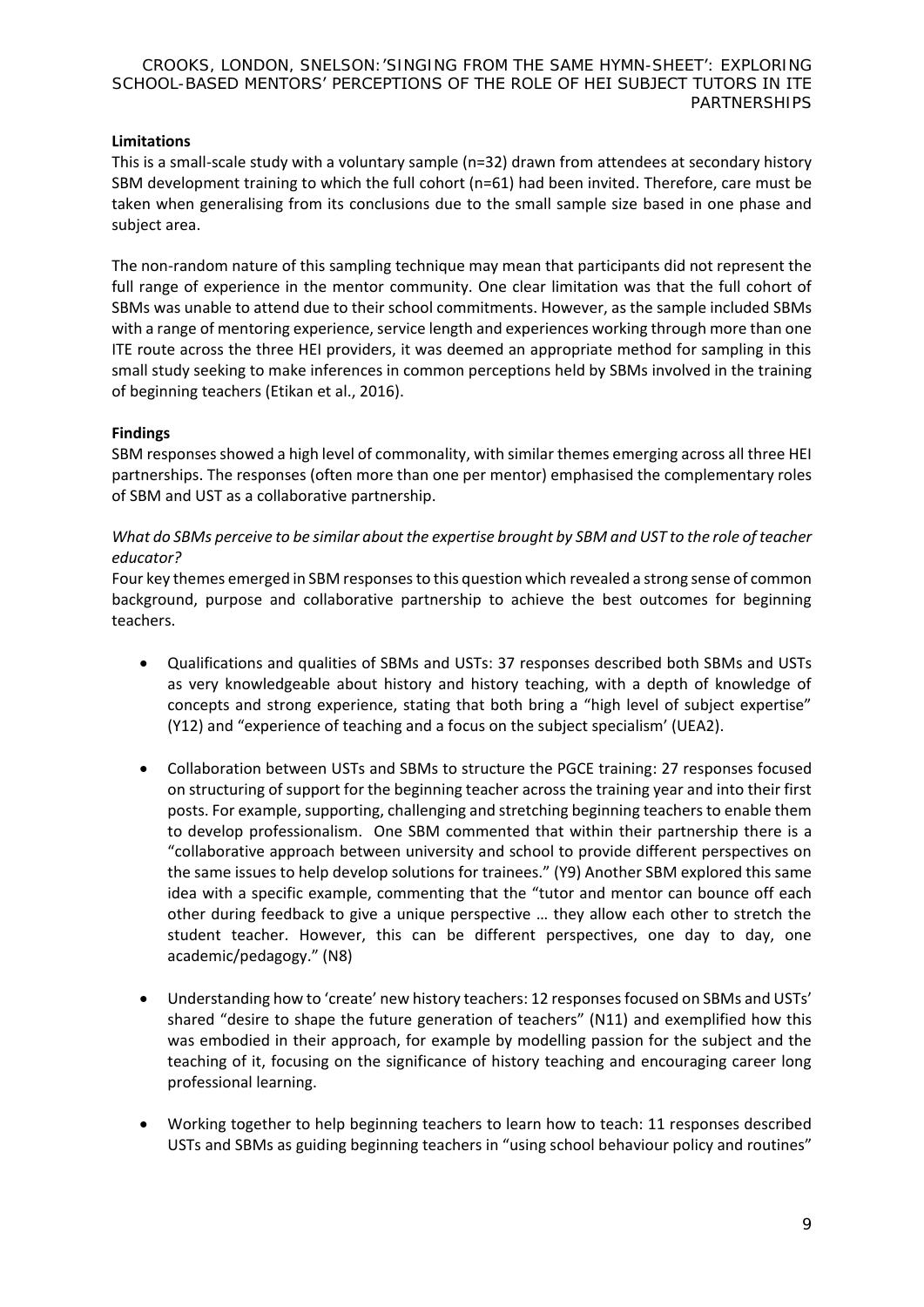(UEA6) and supporting them in their understanding of the pedagogy of history to learn about the "structures of lesson planning and sequencing lessons" (Y4).

It was clear from the strength and frequency of responses to this question that SBMs perceived themselves to be embedded in a 'collaborative partnership model' (Furlong et. al., 2002) where the SBM and UST "work together to provide a foundation of educational pedagogy and an understanding of expectations in a real school" (UEA4). Indeed, further responses to these questions also revealed a strong recognition that much of this work is carried out in the same space, for example in joint feedback to the trainee following post lesson observation. For example, one SBM commented that they "always worked closely" with the UST and that their "roles are pretty in sync with each other. We sing from the same hymn sheet" (N8). These findings were particularly interesting as this sample, although small, did not constitute a selective, consultative group, or 'inner circle' of SBMs, who may be expected to articulate this sort of thinking or sense of 'loyalty' in a purely HEI-led model.

# *What do SBMs perceive to be unique about the expertise the SBM and UST bring to the role of teacher educator?*

When considering SBMs' perceptions of the unique expertise of SBMs and USTs the data at the thematic categorisation level was less clear. However, within a number of sub-categories a distinction emerged which emphasised the distinct but complementary nature of SBMs' focus on the specific/practical and USTs' focus on the general/theoretical.



**Figure 5**. Categories emerging from SBM responses about their perception of the unique expertise of SBMs and USTs.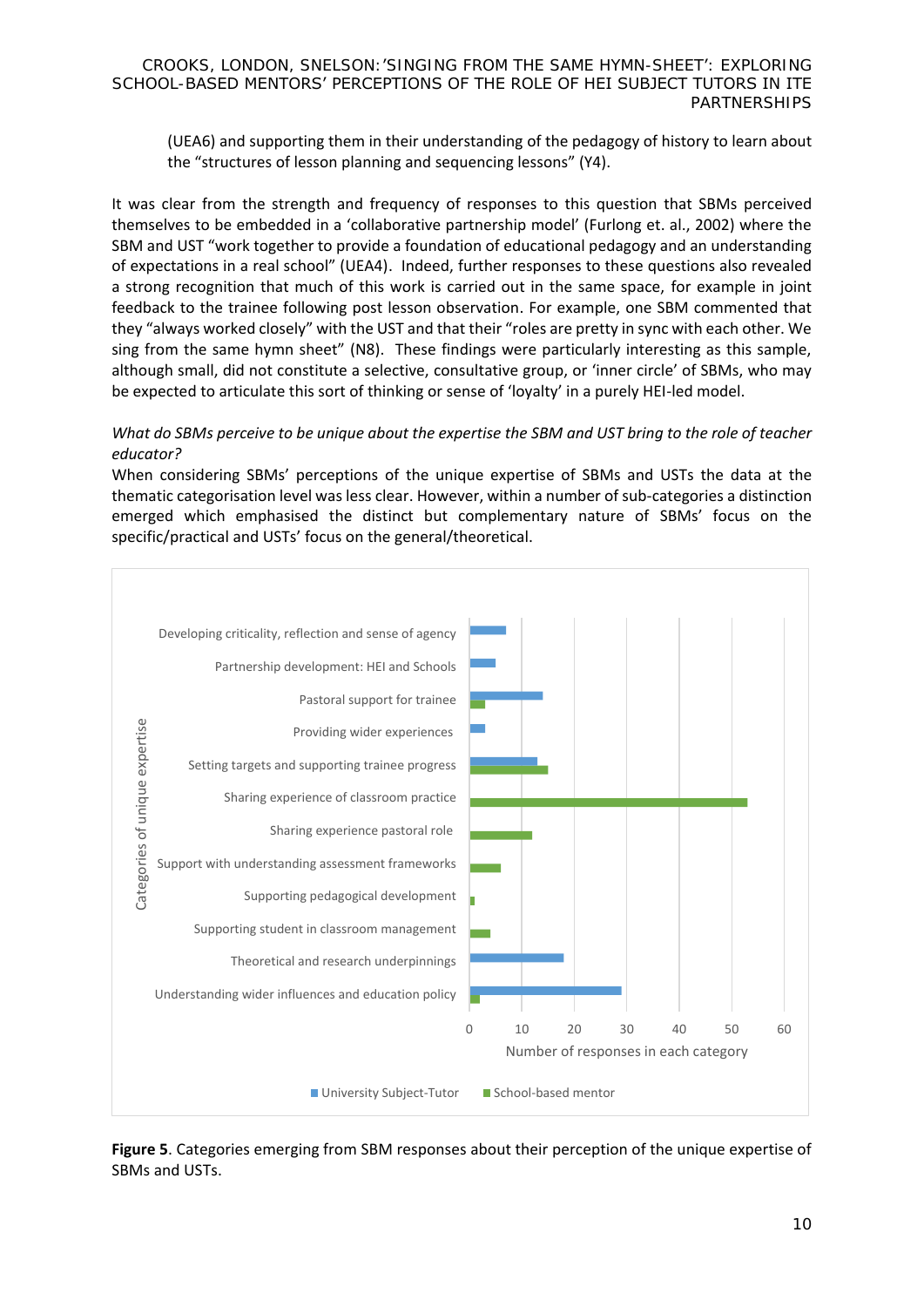Trainee teacher 'progression' emerged as a common theme in 46 responses. Within this theme 29 responses suggested trainee progression was uniquely in the SBM domain, while 17 responses suggested this was a uniquely UST role. This appears, on the surface, to be contradictory. However, the specific responses reveal a clear divide in SBM perceptions. Responses showed that the SBM role is seen as focusing on the development of day-to-day classroom practice and a teacher persona, and the UST role is seen as taking an overview of trainee progress across all elements of the course, providing professional developmental support and pastoral care to ensure successful course completion.

More starkly 53 responses identified the sharing of specific school practice as unique to SBMs while no responses placed this in the UST domain. SBMs identified inducting and developing beginning teachers' "knowledge of the delivery of history within that school" (Y1). This unique SBM role included: understanding classroom practice with specific classes and students; pastoral care as organised in their school and managing workload and the application of specific assessment structures.

In contrast, the perceived UST unique expertise was in supporting beginning teachers to develop criticality, reflection and a sense of professional agency by providing beginning teachers with "up-todate research in education and [an understanding of] how this impacts on classroom practice" (Y5) through "teaching theory and key thinkers … academic studies that are relevant to now" (N3) and offering "their perspective on effective strategies from a range of different schools" (UEA4).

These findings support previous research by Burn et al (2007, 430) demonstrating the 'distinctive and complementary' nature of the two roles, with USTs perceived as providing critical distance from specific school contexts through 'academic' or propositional knowledge about effective teaching practices. SBM perceptions suggest that they see the USTs as being able to deploy practice knowledge, evidence from research and developmental thinking to enable trainees to develop as professionals who take an open, positively critical and criterion-based approach to all recommendations for practice, whatever their source.

# *How do SBMs understand the priorities for teacher education within the partnership?*

SBMs were asked to distinguish between the priorities of USTs and SBMs during the PGCE year. A strong sense of a shared, collaborative endeavour once more emerged from this data, with comments asserting the distinct contributions of USTs and SBMs towards four complementary objectives.

The school and HEI working together to prioritise the development of the beginning teachers' classroom competencies and development as professionals emerged as a theme in 44 responses. These responses explored the idea that the SBM and UST are "a team with two sides, working together to create the whole experience" (Y3) and discussed the need for trainees to take the foundational learning of curriculum and pedagogical theory prioritised by the UST and embed it in practice through school experience with the SBM during placement, where the UST ensures "a strong pedagogical and academic foundation for learners… [SBM] helps provide the balance of how to practically teach" (N2).

21 responses, drawn from respondents in all three HEI-partnerships, identified the development of communities of peers and networks of history teachers to support breadth and depth of learning as important for their trainee teachers. These responses talked about "the importance of collaboration [to develop] appreciation of pedagogy and significance of teaching HISTORY" (N4).

The creation of independent-minded professionals who would stay in teaching for the long term was another priority that SBMs perceived was important for both parties in the partnership. 31 responses understood both SBMs and USTs as being united in their intention to support beginning teachers to understand the great demands of the role and to be prepared for them in order to produce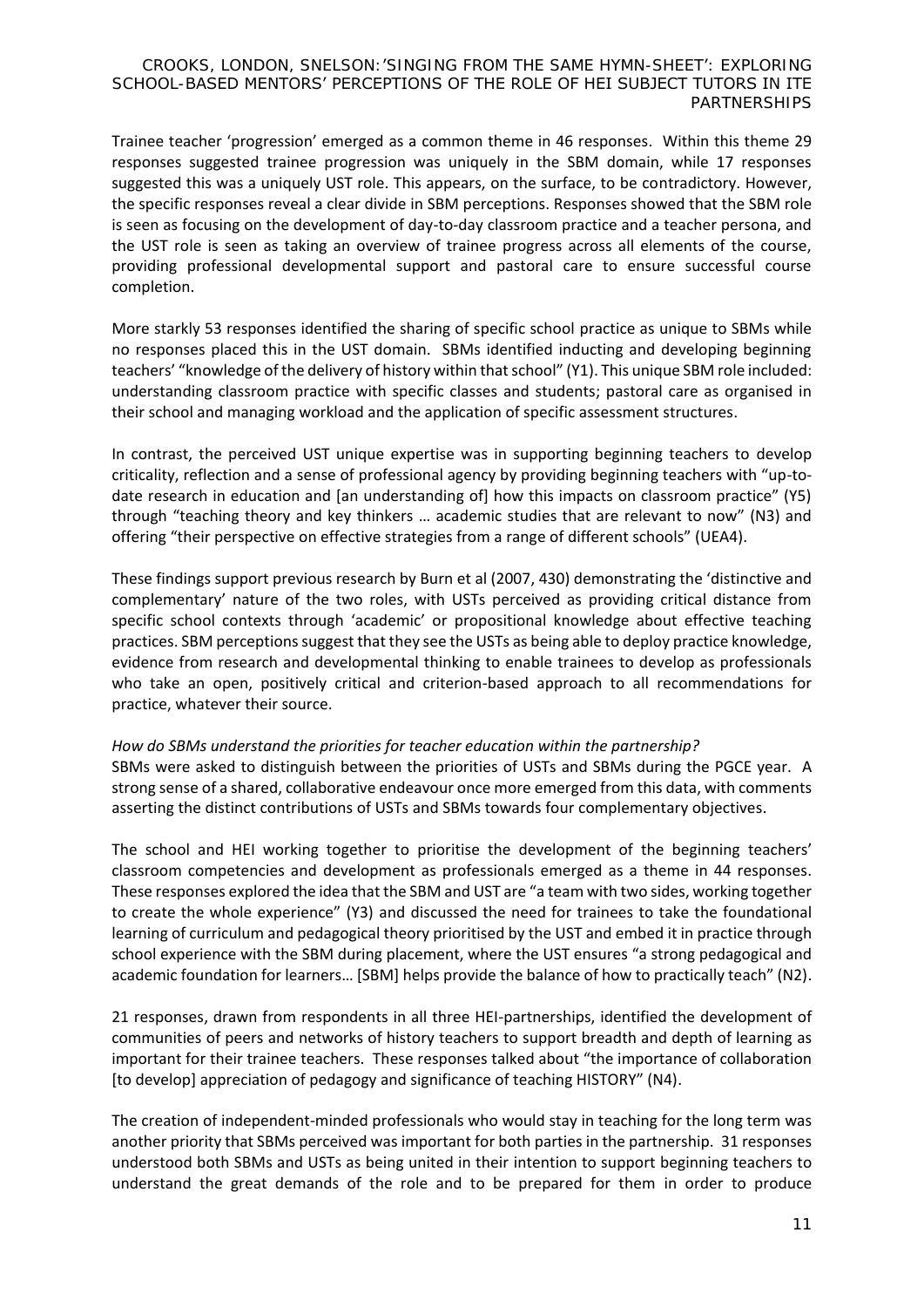"committed and effective teachers who are supported in the long term" (UEA4). SBMs perceived they were engaged in a shared endeavour with the UST to help beginning teachers "understand the realities of the job and how to handle them" (N2) and to know that "it's tough at the coal-face but as a vocation and a career [teaching] is totally amazing" (Y6).

A further priority which emerged convincingly from these responses was the fostering of beginning teachers' criticality, reflection and agency. Of the 32 responses identifying this priority, 8 suggested it was more of a concern for SBMs, while 15 responses asserted this was mainly a priority for the UST. A strong sense of a shared, collaborative endeavour once more emerges from this data, with HEIs and schools having complementary and distinct contributions to make towards the same objectives in ITE.

# *How do SBMs perceive the nature of their own professional knowledge and that of the UST?*

Overall, the evidence from this study suggests that SBM and UST have different but equally valid roles in teacher education; SBMs' perceptions were aligned with previous research findings. SBMs saw themselves as providing direct experience of the craft of teaching (Furlong, 1988) and knowledge relating to classroom practice, the pastoral role, assessment and classroom management underpinned by rich knowledge of specific learners, which USTs cannot replicate. Yet it is precisely because of the highly contextualised nature of the expertise provided by the SBM, that the UST has an important role supporting beginning teachers to form their own professional judgements through critique and analytical reasoning to avoid replication without understanding (Burn et al., 2017).

# **Discussion**

This small-scale study suggests that, despite the years of upheaval and uncertainty, there has been greater continuity than change in the way SBMs understand their role as teacher educators in relation to their UST counterparts. SBMs still perceive teacher training as a shared project with the common purpose of creating teachers who frame teaching as a professional endeavour (Winch et al., 2013). Working closely together, SBMs and USTs have shared roles to play to achieve the best outcomes for beginning teachers. SBMs and USTs were also perceived to bring different expertise to achieve this common purpose. This continuity is to be welcomed. Whitty (2014) found in his update of the topography of teacher education in 2010 that 90% of ITE provision was good or better. A 2019 DfE report on Ofsted inspections showed that 100% of HEI inspected providers had secondary ITE provision rated as good or outstanding (DfE, 2019b). Since 2021 a small number of inspections have taken place under the new inspection framework (2020). In this small sample outcomes have covered the full range of gradings, however, it remains too early in the process to draw any firm conclusions from this.

SBMs in the three contexts perceived themselves as contributing practice-based, context-specific perspectives which complemented UST understanding of schools, educational institutions, and education policy beyond a specific setting. USTs were recognised as having the greater role in developing beginning teachers' sense of criticality, reflection and consequently agency. USTs were also perceived as offering subject substantive and pedagogical knowledge and expertise and pastoral support informed by the trainee's development in a whole course context (figure 5). In a smaller number of responses USTs were also seen as having a leadership and co-ordination role to bind the partnership together. All this is, perhaps, because the UST has more time and opportunity to develop their expertise in these areas and to focus on ITE development, in contrast to SBMs whose first priority is rightly the progress of their pupils.

The findings are encouraging in the light of the renewed focus on curriculum and subject specialism in teaching (Spielman, 2018). The Ofsted Education Inspection Framework (2019) includes provision of subject-specific CPD as a measure for judgement of the effectiveness of schools' leadership and management: 'The practice and subject knowledge of staff are built up and improve over time'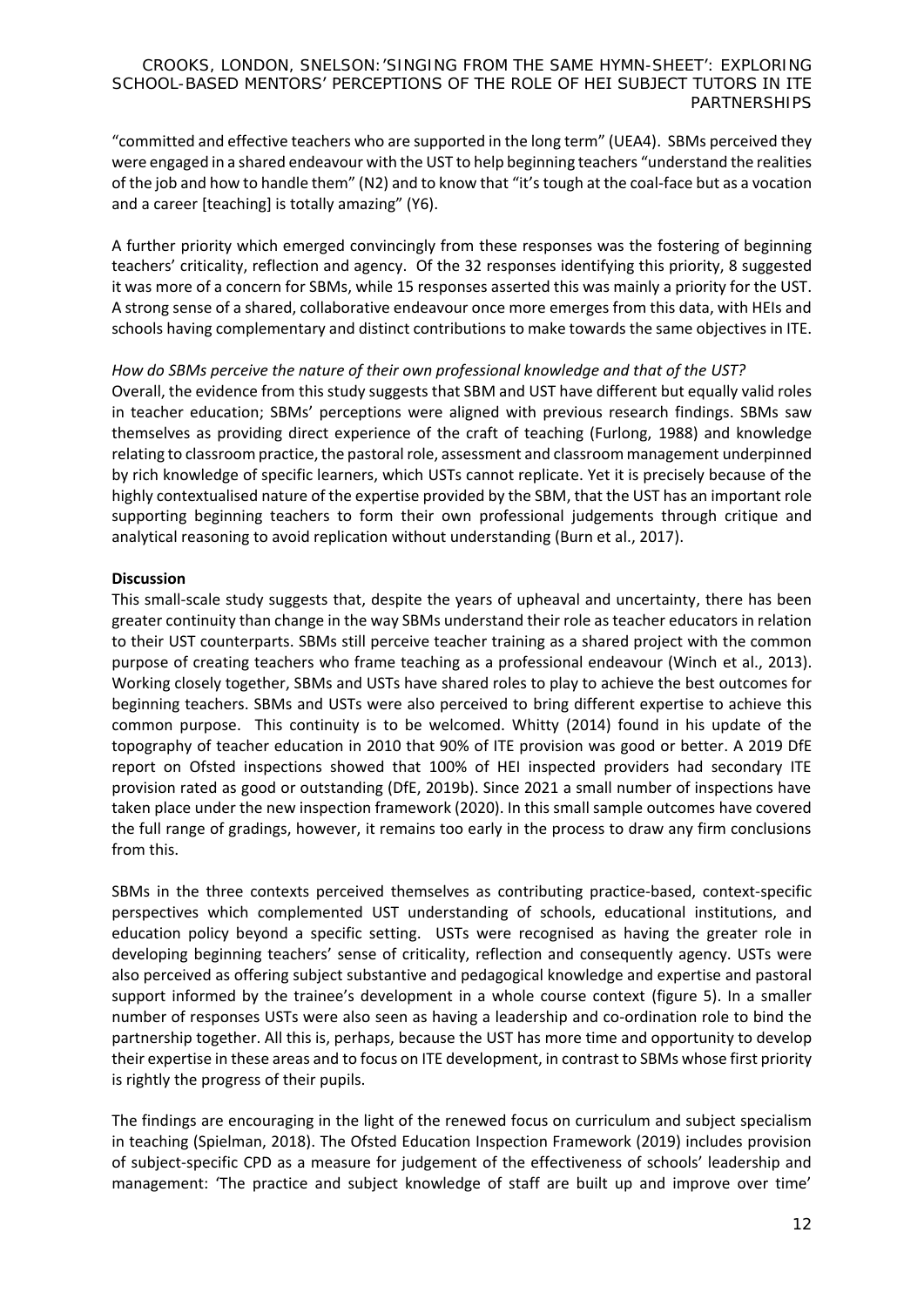(2019:44). USTs are well-placed to support SBMs in this endeavour. USTs can facilitate regional subject communities, utilising their connections within the locality, involvement in national subject communities and educational research to foster opportunities for CPD and growth in professional knowledge for their local schools. Two of several examples of local subject communities nurtured and sustained by local universities are in evidence in Bristol and in York, including work to support early career teachers (Hawkey and Snelson, 2019). Several initiatives are already underway in all the institutions participating in this study and future research will focus upon how being a history SBM with subject-specialist HEI provider support contributes to a teacher's ongoing CPD.

The main focus for this research has been to explore the way in which our own ITE partnerships are viewed by our SBM colleagues. The findings suggest that our curriculum delivery is perceived by SBMs as highly collaborative. However, in truly collaborative partnerships, trainee teachers take part in a continual process of dialectic critique with both SBMs and USTs, being supported by both to select, adapt and reflect upon more general theory in a specific context (Timperley, 2010). Few of the SBMs in the study perceived their expertise as developing criticality, reflection, and a sense of agency, yet beginning teachers spend most of their training year in school. This suggests that an area for development within each of our partnerships is working with SBMs to create opportunities to enable them to become more research informed. As Burn (2007, 463) states, this will mean recognising that 'combining research with teacher education...means asking mentors to adopt simultaneous roles as learners and teachers'; something that can only be done if they and their university partners fully recognise and plan for this learning as part of their roles. In truly collaborative partnerships, beginning teachers are part of a continual process of constructing new professional knowledge alongside university and school-based colleagues with distinct and complementary roles.

# **Conclusions**

This study, whilst small scale and context-specific, indicates that partnerships have been developed with elements of the collaborative model and not an HEI-led model where SBMs are 'trained to deliver the competences of the course' (Furlong, 2000:118).

HEI PGCE course collaborative model development has been hindered by variations in numbers of course participants from year to year and emerging 'competition' from other training routes leading to instability in the SBM community. There has also been an erosion of the SBM role, in terms of time allocation given by schools to SBMs, due to pressures on school budgets. This research provides a 'snapshot' of an often-changing SBM community.

However, the data shows that SBMs in this study perceive the collaborative and complementary roles of the SBM and UST, unified by a common set of priorities, as creating positive outcomes for beginning teachers. While the challenges persist, it is important to remain optimistic and committed to truly collaborative partnership. Indeed, given that most schools now work across multiple models of ITE provision, harnessing the advantages of HEI partnership could benefit the broader ITE landscape. The Ofsted Framework (Ofsted, 2020), with its greater emphasis on subject-specific curricula, offers an opportunity to shape truly collaborative ITE learning partnerships as part of vibrant subjectcommunities. The following next steps have been identified to strengthen future PGCE partnership work and develop the SBM community:

- Sharing this work with SBMs to support a greater understanding of each other's collaborative and distinct roles in ITE.
- Using SBM development meetings to support SBMsto develop beginning teachers' criticality, reflection, and sense of professional agency.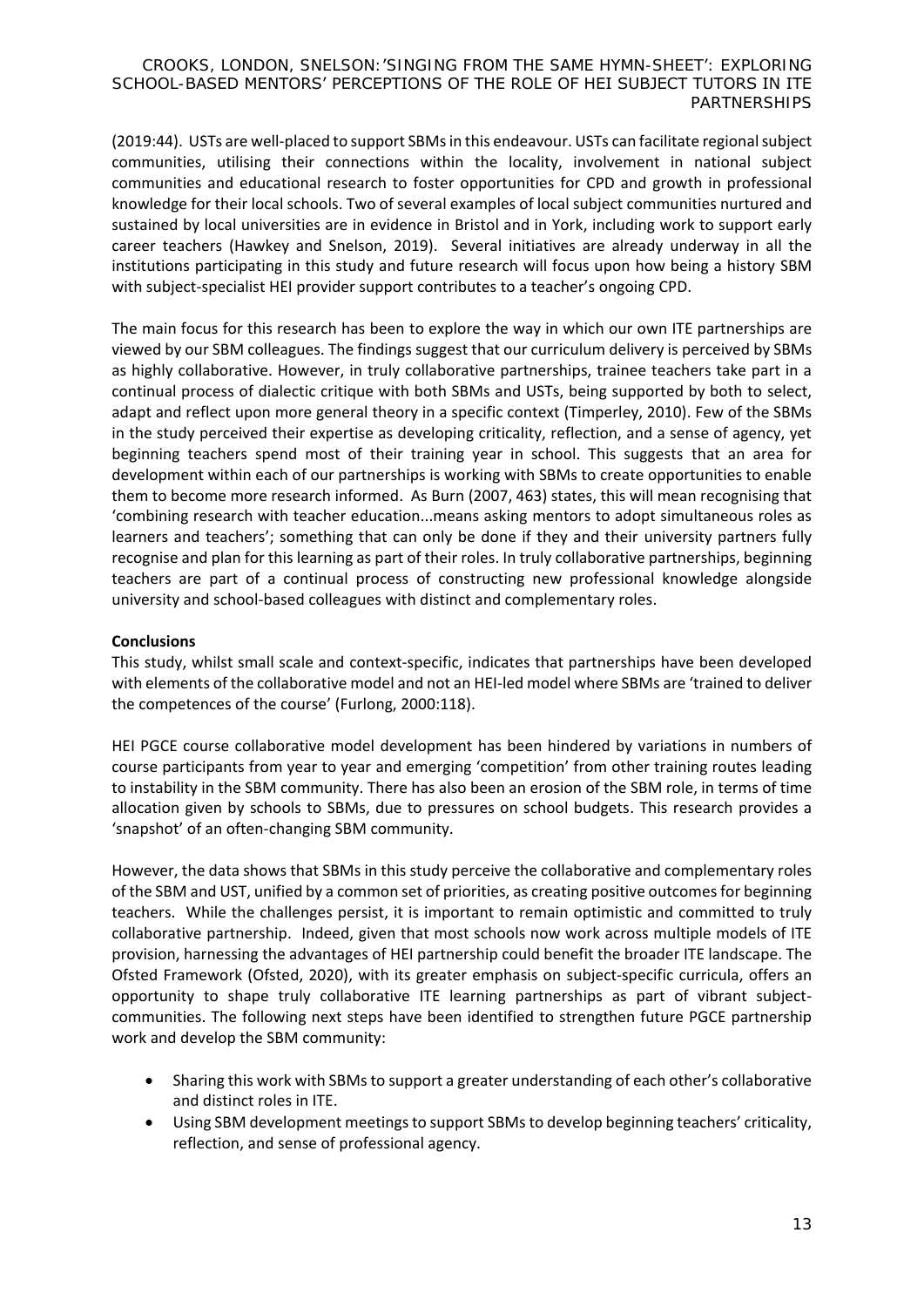- Identifying and describing how being a history ITE SBM with subject-specialist HEI support contributes to an established teacher's ongoing CPD.
- Developing our courses so that there are opportunities for school colleagues and HEI-based academic staff to work as communities of scholars of educational research.

### **Acknowledgements**

Thanks to Professor Terry Haydn and Professor Mary Oliver for their advice and wisdom and to our school colleagues for their participation and collegiality.

# **References:**

- Allen, R., Belfield, C., Greaves, E., Sharp, C. and Walker, M. (2016) 'The Longer-Term Costs and Benefits of Different Initial Teacher Training Routes', *Institute for Fiscal Studies (IFS) Report R118.* Available at: <https://www.ifs.org.uk/uploads/publications/comms/R118.pdf> (Accessed: 26/ August 2021).
- Bell, J. (2010) *Doing Your Research Project.* Maidenhead: Open University Press.
- Brown, T., Rowley, H. and Smith, K. (2016) 'Sliding subject positions: knowledge and teacher educators', *British Education Research Journal*, 42, pp. 492-507.
- Burn, K. (2006) 'Promoting critical conversations: the distinction contribution of higher education as a partner in the professional preparation of new teachers', *Journal of Education for Teaching,*  32(3), pp. 243-258.
- Burn, K. (2007) 'Professional knowledge and identity in a contested discipline: challenges for student teachers and teacher educators', *Oxford Review of Education*, 33(4), pp. 445-467.
- Burn, K., Childs, A. and McNichol, J. (2007) 'The potential and challenges for student teachers' learning of subject-specific pedagogical knowledge within secondary school subject departments', *The Curriculum Journal*, 18(4), pp. 429-445.
- Burn, K., Mutton, T. and Hagger, H. (2017) 'Towards a Principled Approach for School-Based Teacher Educators: Lessons from Research', in Menter, I., Peters, M.A. and Cowie, B. (eds.) *[A](https://link.springer.com/chapter/10.1007/978-981-10-4075-7_1)  [Companion to Research in Teacher Education](https://link.springer.com/chapter/10.1007/978-981-10-4075-7_1)*. Singapore: Springer. pp. 105-120.
- Denscombe, M. (2014) *Good Research Guide: For Small-Scale Social Research Projects.* London: OUP. Department for Education (2010) *The Importance of Teaching.* London: DfE.
- Department for Education (2018) *Initial teacher training: trainee number census 2018 to 2019 Provisional recruitment to initial teacher training (ITE) programmed in England in the academic year 2018 to 2019.* London: DfE.
- Department for Education (2019) *Teacher recruitment and retention strategy.* London: DfE.
- Department for Education (2019b) *Initial teacher education: inspections and outcomes as at 30 June 2019.* London: DfE.

Department for Education (2021) *Initial Teacher Training (ITT) Market Review Report*, London: DfE

- Department of Education and Science (1982) *The New Teacher in School,* HMI Series: Matters for Discussion 15. London: DES.
- Etikan, I. (2016) 'Comparison of Convenience Sampling and Purposive Sampling', *American Journal of Theoretical and Applied Statistics*, 5(1), pp. 1-4. doi: 10.11648/j.ajtas.20160501.11.
- Furlong, J., Hirst, P. H., Pocklington, K., and Miles, S. (1988) *Initial Teacher Training and the Role of the School.* Milton Keynes: OUP.
- Furlong, J. (1992) 'Reconstructing Professionalism: Ideological Struggle in Initial Teacher Education', in Arnot, M. and Barton, G. (eds.) *Voicing Concerns: Sociological Perspectives on Contemporary Education Reforms*. Wallington: Triangle Books. pp. 163-185.
- Furlong, J. (2000) 'School Mentors and university Tutors: Lessons from the English experiment', *Theory into Practice*, 39(1), pp.12-19.
- Furlong, J., Barton, L., Miles, S., Whiting, C. and Whitty, G. (2000) *Teacher Education in Transition: Re-forming professionalism?* Buckingham: Open University Press.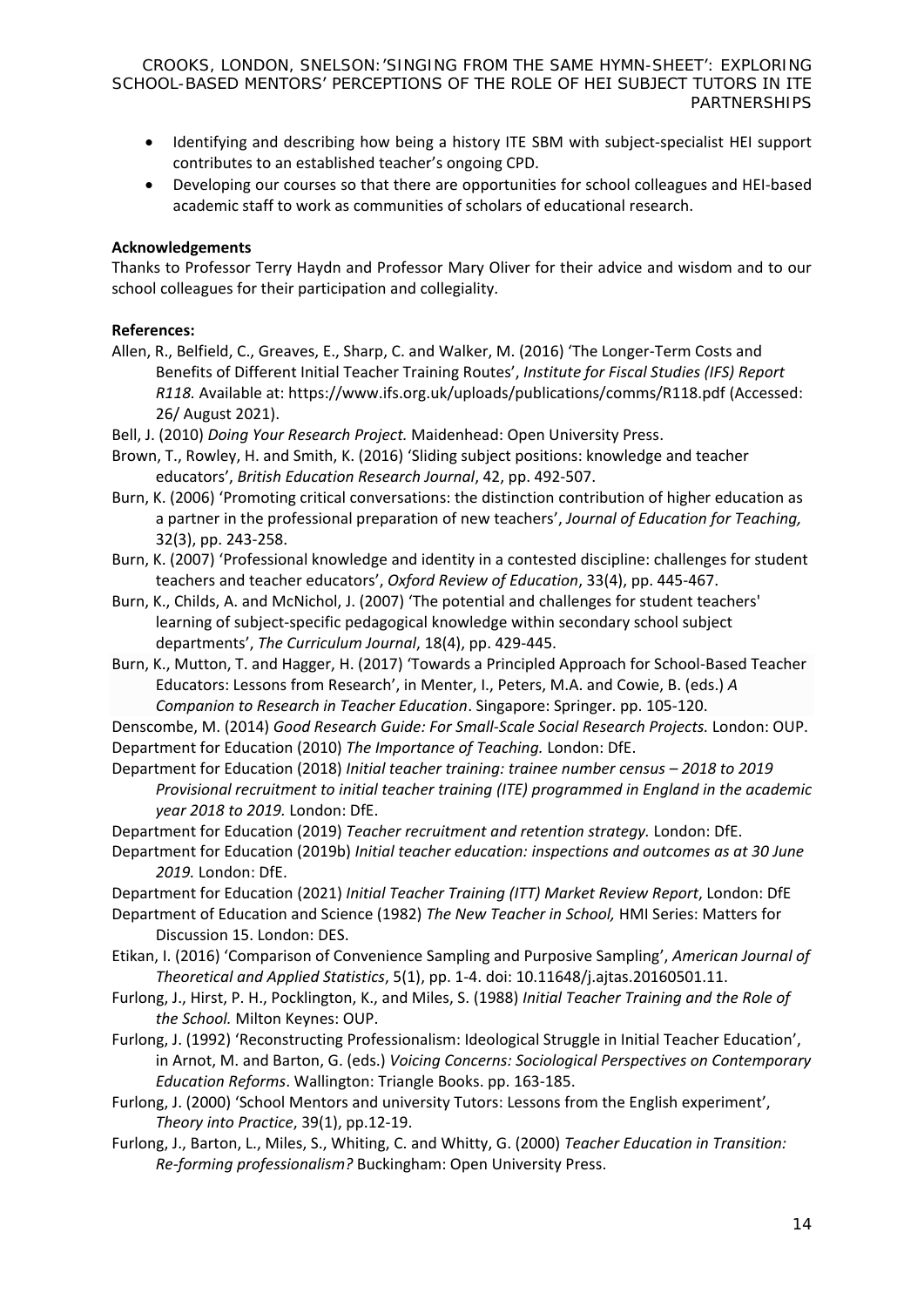- Gibb, N. (2014) Teaching unions aren't the problem universities are. *The Guardian* [online]. Available at: [https://www.theguardian.com/commentisfree/2014/apr/23/teaching-unions-arent](https://www.theguardian.com/commentisfree/2014/apr/23/teaching-unions-arent-problem-universities-schools-minister)[problem-universities-schools-minister](https://www.theguardian.com/commentisfree/2014/apr/23/teaching-unions-arent-problem-universities-schools-minister) (Accessed: 20 September 2020).
- Gläser-Zikuda, Michaela; Hagenauer, Gerda & Stephan, Melanie (2020) 'The Potential of Qualitative Content Analysis for Empirical Educational Research [38 paragraphs]', *Forum Qualitative Sozialforschung / Forum: Qualitative Social Research*, 21(1), Art. 17. doi: https://doi.org/10.17169/fqs-21.1.3443.

Gove, M. (2012) Michael Gove at the National College annual conference, London, 14 June 2012. Available at: [https://www.gov.uk/government/speeches/michael-gove-at-the-national](https://www.gov.uk/government/speeches/michael-gove-at-the-national-college-annual-conference)[college-annual-conference](https://www.gov.uk/government/speeches/michael-gove-at-the-national-college-annual-conference) (Accessed: 20 September 2020).

Hagger, H. and McIntyre, D. (2006). *Learning Teaching From Teachers: Realising The Potential Of School-based Teacher Education.* London: McGraw-Hill Education.

Hawkey, K. and Snelson, H. (2019) 'Bridging the gap: supporting early career teachers' professional development as history teachers', *Teaching History* 177, pp. 16-22.

- Holsti, O.R. (1969). *Content Analysis for the Social Sciences and Humanities.* Reading, MA: Addison-Wesley.
- HMI (1982). *The New Teacher in School*. London: HMSO

la Velle, L., Newman, S., Montgomery, C. and Hyatt, D. (2020) 'Initial teacher education in England and the Covid-19 pandemic: challenges and opportunities', *Journal of Education for Teaching* 46(4), pp. 596-608. doi: 10.1080/02607476.2020.1803051.

- McIntyre, D., Hagger, H. and Burn, K. (1994) *The Management of Student Teachers' Learning: A Guide for Professional Tutors in Secondary Schools*. London: Kogan Page.
- Ofsted (2002) Standards and quality in education 2001/02. The annual report of Her Majesty's chief inspector of schools. London: Ofsted.
- Ofsted (2019) The education inspection framework. London: Ofsted.
- Ofsted (2020) Initial teacher education inspection framework and handbook. London: Ofsted.

Ofsted (2021) *Curriculum Research Reviews*. Available at:

<https://www.gov.uk/government/collections/curriculum-research-reviews> (Accessed: 24 August 2021).

- Pendry, A., Husbands, C. Arthur, J. and Davison, J. (1998) *History Teachers in the Making: Professional Learning.* Buckingham: Open University Press.
- Robinson, W. (1994) *Power to Teach: Leaming through Practice*. Oxford: Routledge Falmer.
- Smith, I., Brisard, E. and Menter, I. (2006) 'Models of partnership developments in initial teacher education in the four components of the United Kingdom: recent trends and current challenges', *Journal of Education for Teaching*, 32(2), pp. 147-164.
- Spielman, A. (2018) *HMCI commentary: curriculum and the new education inspection framework.* London: Ofsted.
- Timperley, H. (2001) 'Mentoring Conversations Designed to Promote Student Teacher Learning, Asia-Pacific *Journal* of Teacher Education', 29(2), pp. 111-123.
- Universities UK (2014) *The Impact of Initial Teacher Training Reforms on English Higher Education Institutions*. London: UKK.
- UCET (2021) *DfE Consultation on the Review of the ITE Market: UCET Response*. Available at: [https://www.ucet.ac.uk/downloads/13250-UCET-Market-Review-Response-%28July-](https://www.ucet.ac.uk/downloads/13250-UCET-Market-Review-Response-%28July-2021%29.pdf)[2021%29.pdf](https://www.ucet.ac.uk/downloads/13250-UCET-Market-Review-Response-%28July-2021%29.pdf) (Accessed: 24 August 2021).
- Whitehead, J., Taylor, W. and Smyth, J. (2000) '*British Journal of Sociology of Education',* 21(4), pp. 637-647.
- Whiting, C, Black, P, Hordern, J, Parfitt, A, Reynolds, K, Sorensen, N and Whitty, G. (2016) *Towards a new topography of ITE: a profile of Initial Teacher Training in England 2015-16. An Occasional Paper from the IFE No.1.* Bath: Institute for Education, Bath Spa University
- Whitty, G. (2014) 'Recent developments in teacher training and their consequences for the "University Project" in education', *Oxford Review of Education ,* 40(4), pp. 466–481.